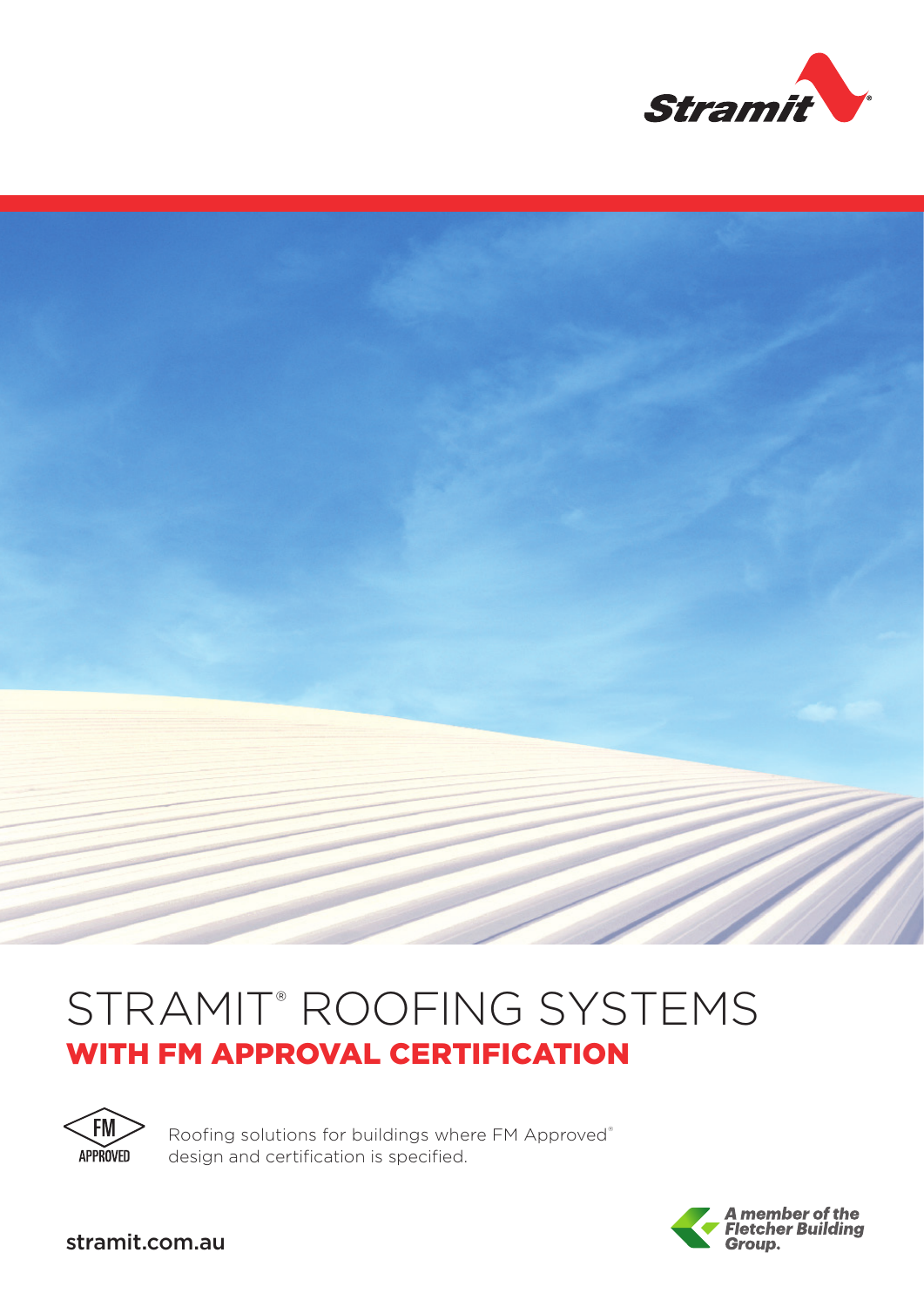Increasing awareness of loss mitigation and concern over the potential for increasing weather severity have led many organisations to integrate design and construction of key building elements into a loss prevention package.

FM Approvals are at the forefront of providing such packages at a global level. Stramit Building Products now has a choice of roofing systems that are FM Approved® to Approval Standard FM 4471.

Individual products manufactured and supplied by Stramit Building Products that have attained FM Approval when used as part of an approved system are:

- ✔ Stramit Speed Deck Ultra® Concealed-Fixed Decking 0.42mm BMT & 0.48mm BMT
- ↓ Stramit Monoclad® Roof Cladding 0.42mm BMT & 0.48mm BMT
- ↓ Stramit Speed Deck Ultra® Fixing Clip
- 4 Fletcher Insulation Roof Rack® Spacers 75mm & 100mm

4 Self-Threading Fasteners Manufactured by ITW Buildex AutoTeks® M5.5-14 x 50mm RoofZips® M6-11 x 50mm Hex-head self-drilling screws No 8-15 x 15mm Hex-head self-drilling screws No 12-14 x 30mm Hex-head self-drilling screw No 14-10 x 50mm with Square-Lok® cyclone assemblies

## **PERFORMANCE**

The tables in this brochure are derived from FM Global Document 1-28, which sets out the wind pressure, foot traffic, spread of flame, and hail and debris impact resistance requirements for FM Approved® building construction in the regions of Australia noted.

The sheeting options listed in the tables indicate system and span combinations that have been certified by FM Approvals in accordance with Approval Standard FM 4471. Approved options are limited to only and all the products specified in that Approval Standard for the given system and span combination.

For further details, refer to the website www.roofnav.com (registration required) which provides a complimentary tool to determine the wind pressures required for design, as well as information on approved products. A search for Stramit Building Products will retrieve the details for the relevant cases.

## **STRAMIT SPEED DECK ULTRA® CONCEALED FIXED DECKING**

The approved system consists of Stramit Speed Deck Ultra® concealed fixed decking 700mm effective cover sheets produced from hi-tensile steel with Class AZ coating to AS1397-2011 in plain or pre-painted finish.

The sheet has 3 ribs 233mm apart and must be secured using Stramit Speed Deck Ultra® clips, with each clip fixed to a steel support of minimum 1.5mm thickness using 3 Buildex® 12-14 x 30mm hex-head fasteners.

Fletcher Insulation Roof Rack® refers to both the 75mm and 100mm high spacers, which are fastened using 3 Buildex® 12-14 x 30mm hex-head fasteners to the minimum 1.5mm thick steel supports. The Stramit Speed Deck Ultra® clips are fastened to the Roof Rack® spacers using 3 Buildex® 12-14 x 30mm hex-head fasteners.



#### **TABLE 1:** STRAMIT SPEED DECK ULTRA® ROOF DECKING SYSTEM

#### Achieved Ratings for Each Assembly

| <b>BASE METAL</b><br><b>THICKNESS (mm)</b> | <b>SUPPORT</b><br><b>SPACING (mm)</b> | <b>OPTIONAL</b><br><b>COMPONENTS</b> | <b>RATING</b><br><b>ACHEIVED</b> |
|--------------------------------------------|---------------------------------------|--------------------------------------|----------------------------------|
| 0.48                                       | 600                                   | Roof Rack                            | Class 1-150                      |
| 0.48                                       | 900                                   | Roof Rack                            | Class 1-150                      |
| 0.48                                       | 1200                                  | Roof Rack                            | <b>Class 1-90</b>                |
| 0.48                                       | 1700                                  | Roof Rack                            | <b>Class 1-75</b>                |
| 0.42                                       | 600                                   | Roof Rack                            | Class 1-135                      |
| 0.42                                       | 1200                                  | Roof Rack                            | Class 1-75                       |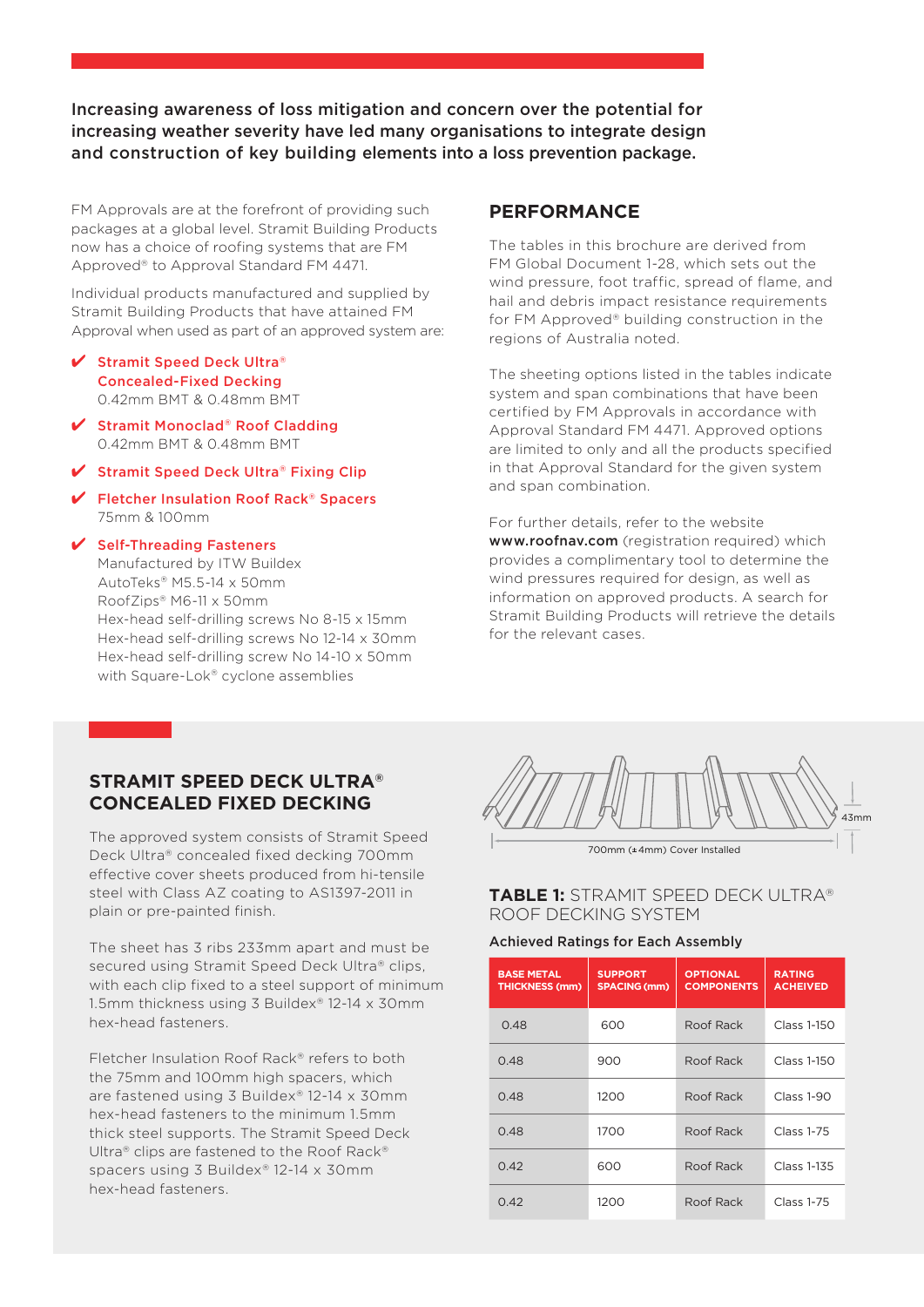## **STRAMIT MONOCLAD® ROOF CLADDING**

The approved system consists of Stramit Monoclad® roof cladding 762mm effective cover sheets produced from hi-tensile steel with Class AZ coating to AS1397-2011 in plain or pre-painted finish.

The sheet has 4 ribs 190.5mm apart and must be secured using either Buildex Auto Teks® M5.5-14 x 50mm or Buildex Roof Zips® M6-11 x 50mm screws at each crest. Where sidelap fasteners are recommended, they must be Buildex® No 8-15 x 15mm hex-head screws and should be used at every lap joint of sheeting at midspan only.

Cyclone assemblies with FM Approval are Buildex Square-Lok® cyclone assemblies with No 14-10 x 50mm hex head screws. All steel supports should be a minimum of 1.5mm thick.

Fixing positions for Stramit Monoclad® cladding





762mm (±4mm) Cover Installed

## **TABLE 2:** STRAMIT MONOCLAD® ROOF CLADDING SYSTEM

#### Achieved Ratings for Each Assembly

| <b>BASE METAL</b><br><b>THICKNESS (mm)</b> | <b>SUPPORT</b><br><b>SPACING (mm)</b> | <b>OPTIONAL</b><br><b>COMPONENTS</b>            | <b>RATING</b><br><b>ACHEIVED</b> |
|--------------------------------------------|---------------------------------------|-------------------------------------------------|----------------------------------|
| 0.42                                       | 900                                   |                                                 | Class 1-135                      |
| 0.42                                       | 1700                                  | Sidelap<br>fastener                             | <b>Class 1-90</b>                |
| 0.42                                       | 900                                   | Cyclone<br>assemblies                           | Class 1-210                      |
| 0.42                                       | 1500                                  | Cyclone<br>assemblies<br>& sidelap<br>fasteners | Class 1-150                      |



Stramit Speed Deck Ultra® decking clip and Roof Rack® Spacer

## **SUPPLY**

When ordering products for approved systems, it is important that the FM Approval requirement is part of the specification. Stramit Speed Deck Ultra® decking and Stramit Monoclad® roof cladding supplied from Stramit Building Products location in Sydney have been audited and forms part of these approvals. Sheeting must be supplied from the audited location only. Products will be marked to indicate their FM Approved® status.

## **INSTALLATION**

For correct and detailed installation instructions on each of the Stramit® products, refer to the appropriate technical literature and installation instructions available on the Stramit website, or contact your nearest Stramit Building Products office.